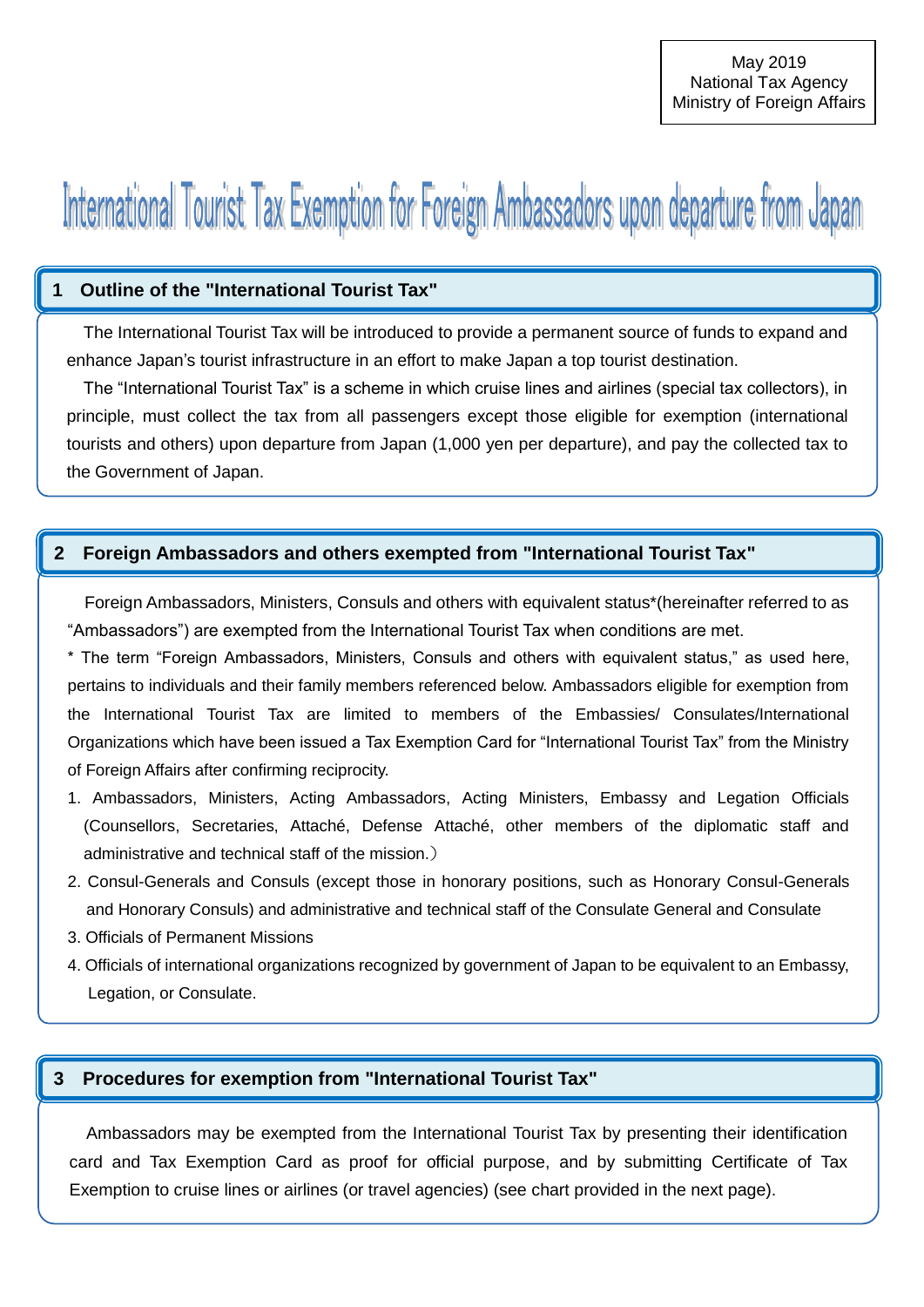

#### ≪Contact≫

・Inquiry concerning the tax exemption procedure for foreign ambassadors: Ministry of Foreign Affairs Protocol Office(03-5501-8000)(ext 2095)

・Inquiry concerning the tax system:

Visit the National Tax Agency website ([www.nta.go.jp](http://www.nta.go.jp/))

[National Tax Agency homepage > Information for Taxpayers > Indirect Taxes

> Information about International Tourist Tax]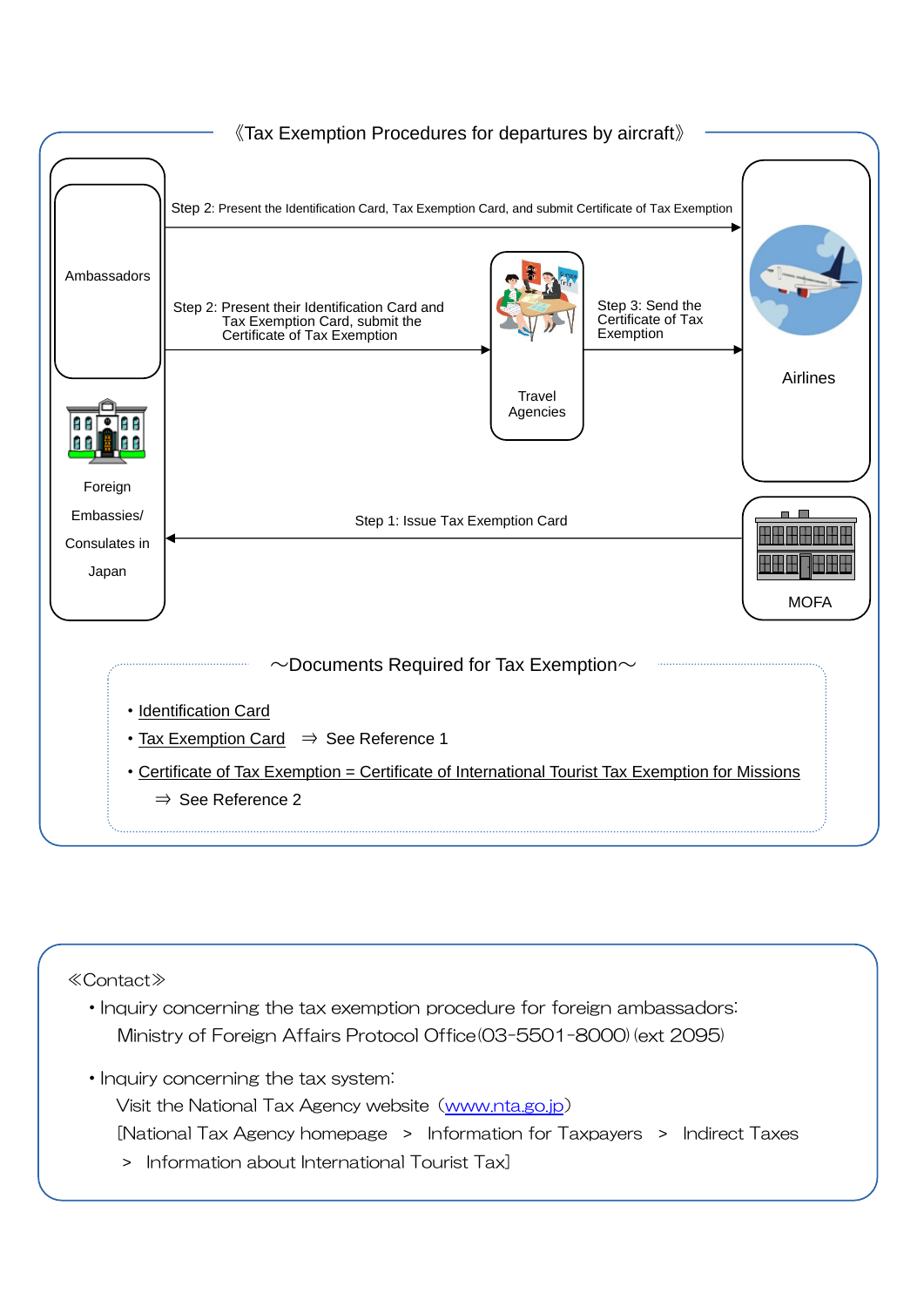Tax Exemption Card

(Front)

| 免税カード(※注1)                                                                     | 第        | 号(※注2) |
|--------------------------------------------------------------------------------|----------|--------|
| ○○年×月△日まで有効                                                                    | ○国際観光旅客税 |        |
| 公 館 名 )<br>職 名<br>官<br>$\left( \begin{array}{c} \end{array} \right)$<br>氏<br>名 |          |        |
| 年<br>外務省発行<br>月<br>日                                                           | 省<br>印   | 真<br>写 |

※注1 大使館,総領事館,領事館,国際機関の区別を記入する。

※注2 規格等 材質:プラスチック,色:浅葱色又は淡クリーム色

(Back)

| [備考]<br>○揮発油、四輪自動車、二輪自動車(原付自転車を含む。)、<br>電気、ガス、電話、水道を除く。                    |
|----------------------------------------------------------------------------|
| ○帰国の際には本カードを必ず返却のこと。                                                       |
| 本カードを拾得した方は外務省儀典官室<br>東京都千代田区霞が関2-2-1<br>電話(03)3580-3311 (内) 2958 へ連絡願います。 |
| 所持人署名                                                                      |
| Signature                                                                  |
| of the bearer                                                              |
|                                                                            |